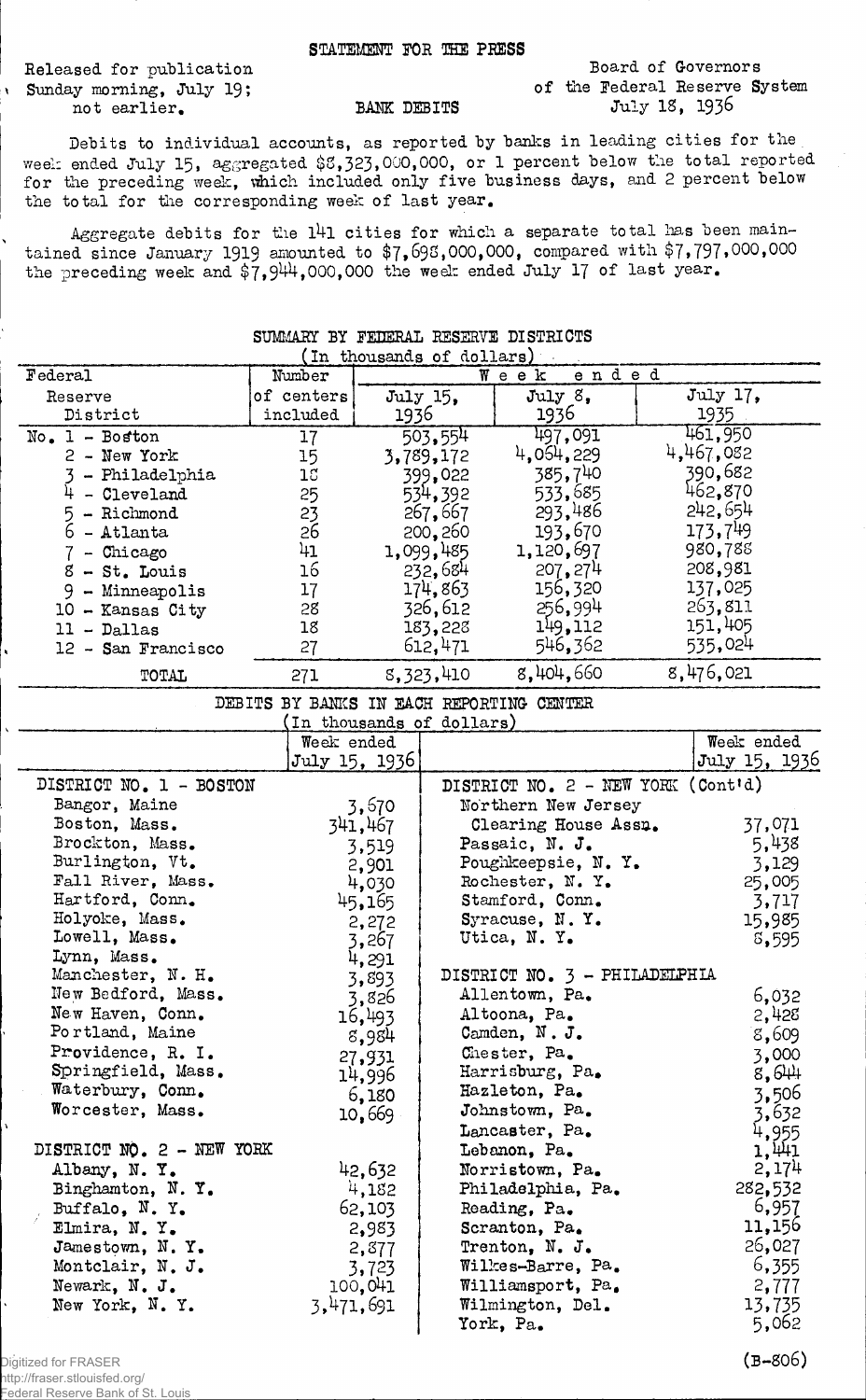|                            |                      | DEBITS BY BANKS IN EACH REPORTING CENTER | B-806a            |
|----------------------------|----------------------|------------------------------------------|-------------------|
|                            |                      | (In thousands of dollars)                | Week ended        |
|                            | Week ended           |                                          | July 15, 1936     |
|                            | July 15, 1936        |                                          |                   |
| DISTRICT NO. 4 - CLEVELAND |                      | DISTRICT NO. 6 - ATLANTA (Cont'd)        | 224               |
| Akron, Ohio                | 13,679               | Elberton, Ga.                            | 931               |
| Butler, Pa.                | 2,045                | Hattiesburg, Miss.                       | 5,130             |
| Canton, Ohio               | 8,658                | Jackson, Miss.                           | 15,295            |
| Cincinnati, Ohio           | 73,720               | Jacksonville, Fla.                       | 5,654             |
| Cleveland, Ohio            | 142,658              | Knoxville, Tenn.                         | 3,130             |
| Columbus, Ohio             | 45,190               | Macon, Ga.                               | 1,921             |
| Dayton, Ohio               | 15,344               | Meridian, Miss.                          | 6,910             |
| Erie, Pa.                  | 6,556                | Miami, Fla.                              | 7,464             |
| Franklin, Pa.              | 748                  | Mobile, Ala.                             | 4,867             |
| Greensburg, Pa.            | 1,736                | Montgomery, Ala.                         | 17,315            |
| Hamilton, Ohio             | 2,618                | Nashville, Tenn.                         | 476               |
| Homestead, Pa.             | 637                  | Newnan, Ga.                              | 43,698            |
| Lexington, Ky.             | 4,452                | New Orleans, La.                         | 1,871             |
| Lima, Ohio                 | 2,704                | Pensacola, Fla.                          | 6,963             |
| Lorain, Ohio               | 1,043                | Savannah, Ga.                            | 4,957             |
| Middletown, Ohio           | 1,948                | Tampa, Fla.                              |                   |
| Oil City, Pa.              | 2,592                | Valdosta, Ga.                            | 733               |
| Pittsburgh, Pa.            | 153,126              | Vicksburg, Miss.                         | 1,633             |
| Springfield, Ohio          | 3,753                |                                          |                   |
| Steubenville, Ohio         | 2,166                | DISTRICT NO. 7 - CHICAGO                 | 716               |
| Toledo, Ohio               | 27,527               | Adrian, Mich.                            | 2,365             |
| Warren, Ohio               | 2,111                | Aurora, Ill.                             | 3,321             |
| Wheeling, W. Va.           | 7,690                | Battle Creek, Mich.                      | 2,187             |
| Youngstown, Ohio           | 9,915                | Bay City, Mich.                          | 2,617             |
| Zanesville, Ohio           | 1,776                | Bloomington, Ill.                        |                   |
|                            |                      | Cedar Rapids, Iowa                       | $-5,514$<br>2,568 |
| DISTRICT NO. 5 - RICHMOND  |                      | Champaign-Urbana, Ill.                   | 628,081           |
| Asheville, N. C.           | 2,935                | Chicago, Ill.                            | 1,543             |
| Baltimore, Md.             | $7^{14}$ , $2^{14}3$ | Clinton, Iowa                            |                   |
| Charleston, S. C.          | 3,293                | Danville, Ill.                           | 2,007             |
| Charleston, W. Va.         | 9,955                | Davenport, Iowa                          | 5,028<br>3,753    |
| Charlotte, N. C.           | 12,055               | Decatur, Ill.                            |                   |
| Columbia, S. C.            | 6,810                | Des Moines, Iowa                         | 21,683            |
| Cumberland, Md.            | 2,239                | Detroit, Mich.                           | 187,564           |
| Danville, Va.              | 1,623                | Dubuque, Iowa                            | 2,327<br>1,841    |
| Durham, $N. C.$            | 5,643                | Elgin, Ill.                              |                   |
| Greensboro, N. C.          | 4,218                | Flint, Mich.                             | 5,952             |
| Greenville, S. C.          | 4,707                | Fort Wayne, Ind.                         | 8,208             |
| Hagerstown, Md.            | 1,981                | Gary, Ind.                               | 3,972             |
| Huntington, W. Va.         | 3,658                | Grand Rapids, Mich.                      | 10,203            |
| Lynchburg, Va.             | 3,863                | Green Bay, Wis.                          | 3,598             |
| Newport News, Va.          | 2,203                | Hammond, Ind.                            | 1,376<br>43,739   |
| Norfolk, Va.               | 10,933               | Indianapolis, Ind.                       | 3,139             |
| Portsmouth, Va.            | 945                  | Jackson, Mich.                           | 4,393             |
| Raleigh, N. C.             | 7,618                | Kalamazoo, Mich.                         | 4,670             |
| Richmond, Va.              | 32,337               | Lansing, Mich.                           | 1,535             |
| Roanoke, Va.               | 5,428                | Manitowoc, Wis.                          | 2,544             |
| Spartanburg, S. C.         | 1,910                | Mason City, Iowa                         | 63,395            |
| Washington, D. C.          | 55,841               | Milwaukee, Wis.                          | 1,812             |
| Wilmington, N. C.          | 2,590                | Moline, Ill.                             | 743               |
| Winston-Salem, N. C.       | 12,549               | Muscatine, Iowa                          |                   |
|                            |                      | Oshkosh, Wis.                            | 2,252<br>15,912   |
| DISTRICT NO. 6 - ATLANTA   |                      | Peoria, Ill.                             | 5,181             |
| Albany, Ga.                | 795                  | Rockford, Ill.                           |                   |
| Atlanta, Ga.               | 34,374               | Saginaw, Mich.                           | 4,467<br>3,371    |
| Augusta, Ga.               | 4,222                | Sheboygan, Wis.                          | 10,899            |
| Birmingham, Ala.           | 17,693               | Sioux City, Iowa                         | 10,191            |
| Brunswick, Ga.             | 562                  | South Bend, Ind.                         | 6,017             |
| Chattanooga, Tenn.         | 9,998                | Springfield, Ill.                        | 5,037             |
| Columbus, Ga.              | 2,989                | Terre Haute, Ind.                        | 3,764             |
| Dothan, Ala.               | 455                  | Waterloo, Iowa                           |                   |

Digitized for FRASER http://fraser.stlouisfed.org/

 $\mathbf{I}$ 

 $\ddot{\phantom{1}}$